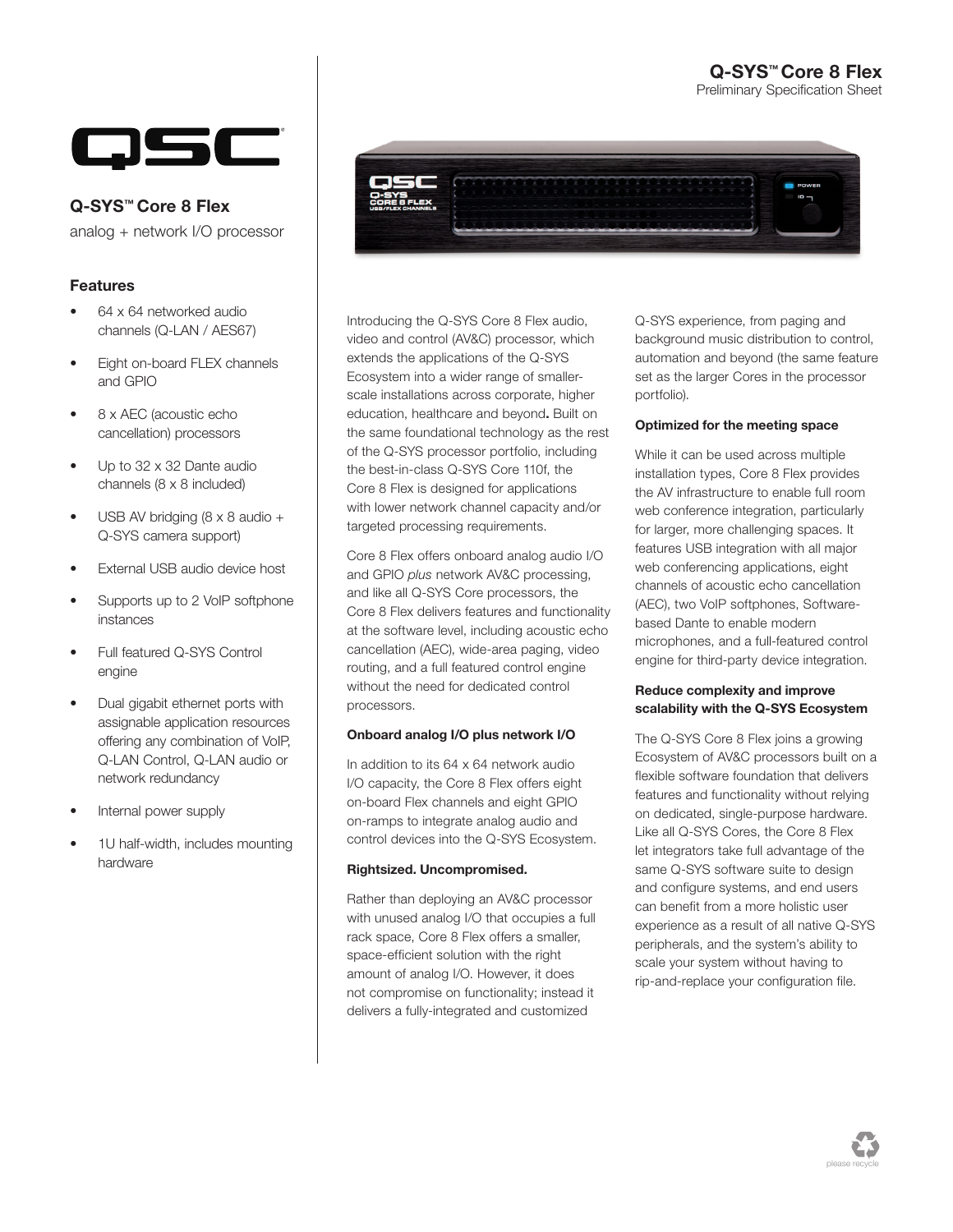# Q-SYS Core 8 Flex Preliminary Specifications

| <b>Audio Inputs</b>                     |                                    |
|-----------------------------------------|------------------------------------|
| Phantom power                           | +48 VDC, 10 mA per input max       |
| A/D - D/A converters                    | 24 bit                             |
| Sample rate                             | 48 kHz                             |
| Input frequency response                |                                    |
| 20 Hz to 20 kHz @ +24dBu                | $+0.05$ dB $/ -0.5$ dB             |
| Input THD+N @ 1kHz                      |                                    |
| @ +24 dBu sensitivity & +24 dBu input   | $< 0.1\%$                          |
| @ +24 dBu sensitivity & +10 dBu input   | < 0.0015%                          |
| @ +10 dBu sensitivity & +8 dBu input    | $< 0.001\%$                        |
| @ -10 dBu sensitivity & -10.5 dBu input | $< 0.001\%$                        |
| @-39 dBu sensitivity & -39.5 dBu input  | $< 0.007\%$                        |
| Input to input crosstalk @ 1 kHz        |                                    |
| @ +24 dBu sensitivity                   | 110 dB typical, 90 dB Max          |
| $@ + 10$ dBu sensitivity                | 105 dB typical, 90 dB Max          |
| @-10 dBu sensitivity                    | 100 dB typical, 90 dB Max          |
| @-39 dBu sensitivity                    | 75 dB typical                      |
| Input dynamic range                     |                                    |
| @ +24 dBu sensitivity                   | $>109.5$ dB                        |
| $@ + 10$ dBu sensitivity                | $>106.4$ dB                        |
| @-10 dBu sensitivity                    | $>104.6$ dB                        |
| Input common mode noise rejection       |                                    |
| @ +24 dBu sensitivity                   | < 51, 20 Hz - 3 kHz                |
|                                         | < 43, 20 Hz - 10 kHz               |
|                                         | < 36, 20 Hz - 20 kHz               |
| $@ + 10$ dBu sensitivity                | < 57, 20 Hz - 3 kHz                |
|                                         | < 47, 20 Hz - 10 kHz               |
|                                         | < 41, 20 Hz - 20 kHz               |
| @-10 dBu sensitivity                    | < 67, 20 Hz - 3 kHz                |
|                                         | < 58, 20 Hz - 10 kHz               |
|                                         | < 53, 20 Hz - 20 kHz               |
| @-39 dBu sensitivity                    | $< 60$ , 20 Hz - 3 kHz             |
|                                         | < 54, 20 Hz - 10 kHz               |
|                                         | < 50, 20 Hz - 20 kHz               |
| Input impedance (balanced)              | 7.2k Ω nominal                     |
| Input sensitivity range (1 dB steps)    | -39 dBu minimum to +24 dBu maximum |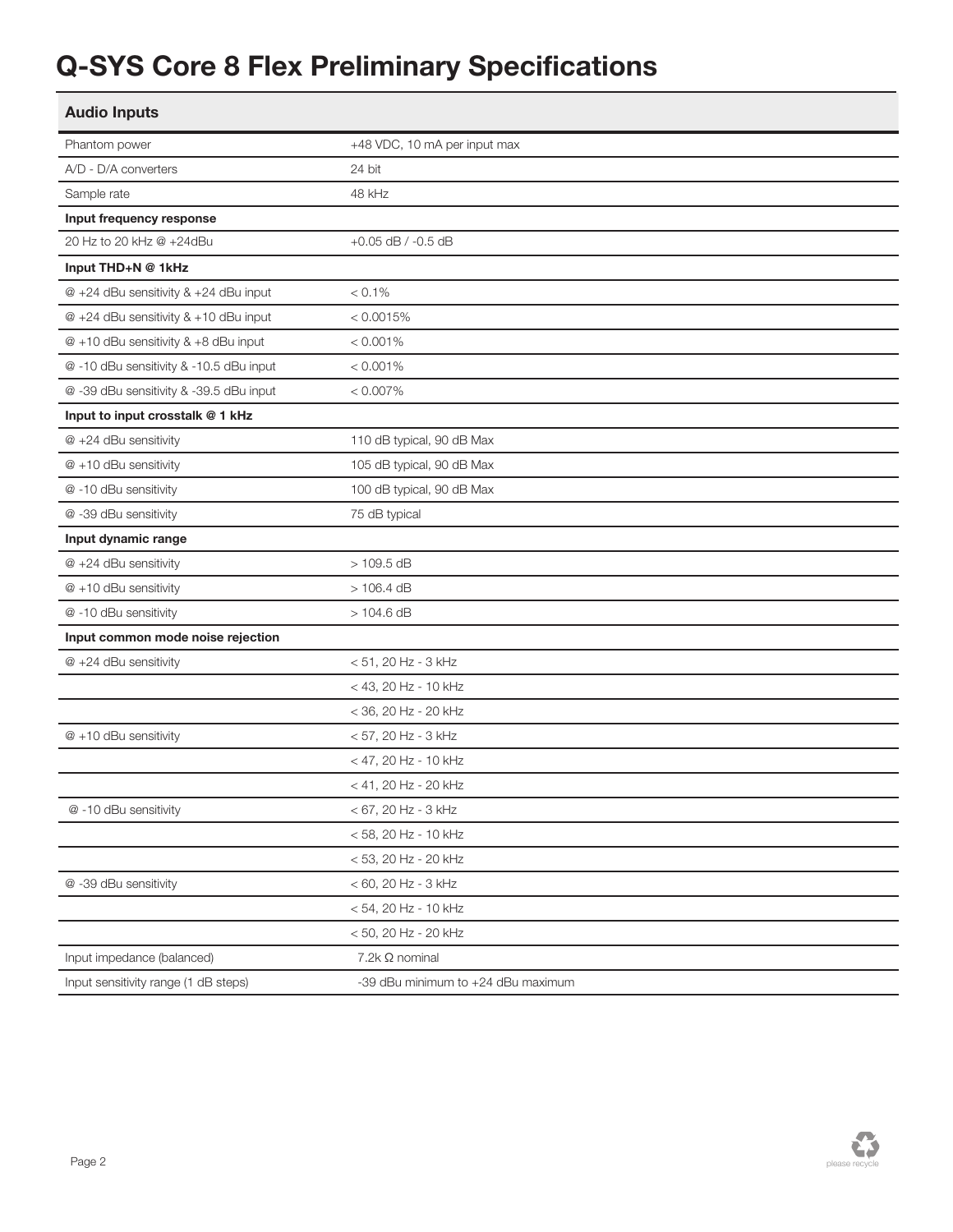## Q-SYS Core 8 Flex Preliminary Specifications

| <b>Audio Outputs</b>                |                                                                                                                                                                                                                                                                   |  |
|-------------------------------------|-------------------------------------------------------------------------------------------------------------------------------------------------------------------------------------------------------------------------------------------------------------------|--|
| <b>Output frequency response</b>    |                                                                                                                                                                                                                                                                   |  |
| 20 Hz to 20 kHz @ all settings      | $+0.5 / -0.3$ dB                                                                                                                                                                                                                                                  |  |
| Output THD                          | 0.005% typical, +20 dBu max output level                                                                                                                                                                                                                          |  |
| EIN (no weighting, 20 Hz to 20 kHz) | < -121 dB                                                                                                                                                                                                                                                         |  |
| Output crosstalk @ 1 kHz            | > 100 dB typical, 90 dB max                                                                                                                                                                                                                                       |  |
| Output dynamic range                | $>108$ dB                                                                                                                                                                                                                                                         |  |
| Output impedance (balanced)         | 332 Ω                                                                                                                                                                                                                                                             |  |
| <b>Channel Capacity</b>             |                                                                                                                                                                                                                                                                   |  |
| Q-LAN channels                      | 64 x 64                                                                                                                                                                                                                                                           |  |
| Dante channels                      | 8 x 8 (included); up to 32 x 32 with optional license                                                                                                                                                                                                             |  |
| <b>AEC</b> channels                 | 8                                                                                                                                                                                                                                                                 |  |
| WAN / media stream channels         | $12 \times 12$                                                                                                                                                                                                                                                    |  |
| Network peripherals                 | 32 (includes native Q-SYS cameras, I/O, NV, TSCs, paging stations, Extensions and plugins with<br>their "Is Managed" property set to "Yes". It does not include Streaming I/O, Loudspeakers, Scripts<br>or plugins with their "Is Managed" property set to "No".) |  |
| Audio recording / playback          | 4 ch recording / 16 ch playback (expandable to 32 ch with optional license - available Spring 2021)                                                                                                                                                               |  |
| Media drive capacity                | approximately 16 GB on the default drive (subject to change; upgrade options are available)                                                                                                                                                                       |  |
| <b>Control</b>                      |                                                                                                                                                                                                                                                                   |  |
| <b>RS232</b>                        | 2 ports                                                                                                                                                                                                                                                           |  |
| <b>GPIO</b>                         | $8 \times 8$                                                                                                                                                                                                                                                      |  |
| <b>USB Inputs &amp; Outputs</b>     |                                                                                                                                                                                                                                                                   |  |
| <b>USB B or C (audio)</b>           |                                                                                                                                                                                                                                                                   |  |
| Bit depth                           | 16 bit                                                                                                                                                                                                                                                            |  |
| Channel count                       | $8 \times 8$                                                                                                                                                                                                                                                      |  |
| Sample Rate                         | 48 kHz                                                                                                                                                                                                                                                            |  |
| USB audio device hosting            | Support for standard USB headset, speakerphone on USB type A connection (one device at a time)                                                                                                                                                                    |  |
| Input                               |                                                                                                                                                                                                                                                                   |  |
| Sample rate                         | 48k or 16k, mono                                                                                                                                                                                                                                                  |  |
|                                     |                                                                                                                                                                                                                                                                   |  |
| Resolution                          | 8-bit, 16-bit, 24-bit, 32-bit, float                                                                                                                                                                                                                              |  |
| Format                              | little-endian, signed or unsigned                                                                                                                                                                                                                                 |  |
| Output                              |                                                                                                                                                                                                                                                                   |  |
| Sample rate                         | 48k only, stereo                                                                                                                                                                                                                                                  |  |
| Resolution                          | 8-bit, 16-bit, 24-bit, 32-bit, float                                                                                                                                                                                                                              |  |



1675 MacArthur Boulevard • Costa Mesa, CA 92626 • Ph: 800/854-4079 or 714/957-7100 • Fax: 714/754-6174 © 2020 QSC, LLC all rights reserved. QSC, Q-SYS and the QSC logo are registered trademarks of QSC, LLC in the U.S. Patent and Trademark office and other<br>countries. All other trademarks are the property of their respective